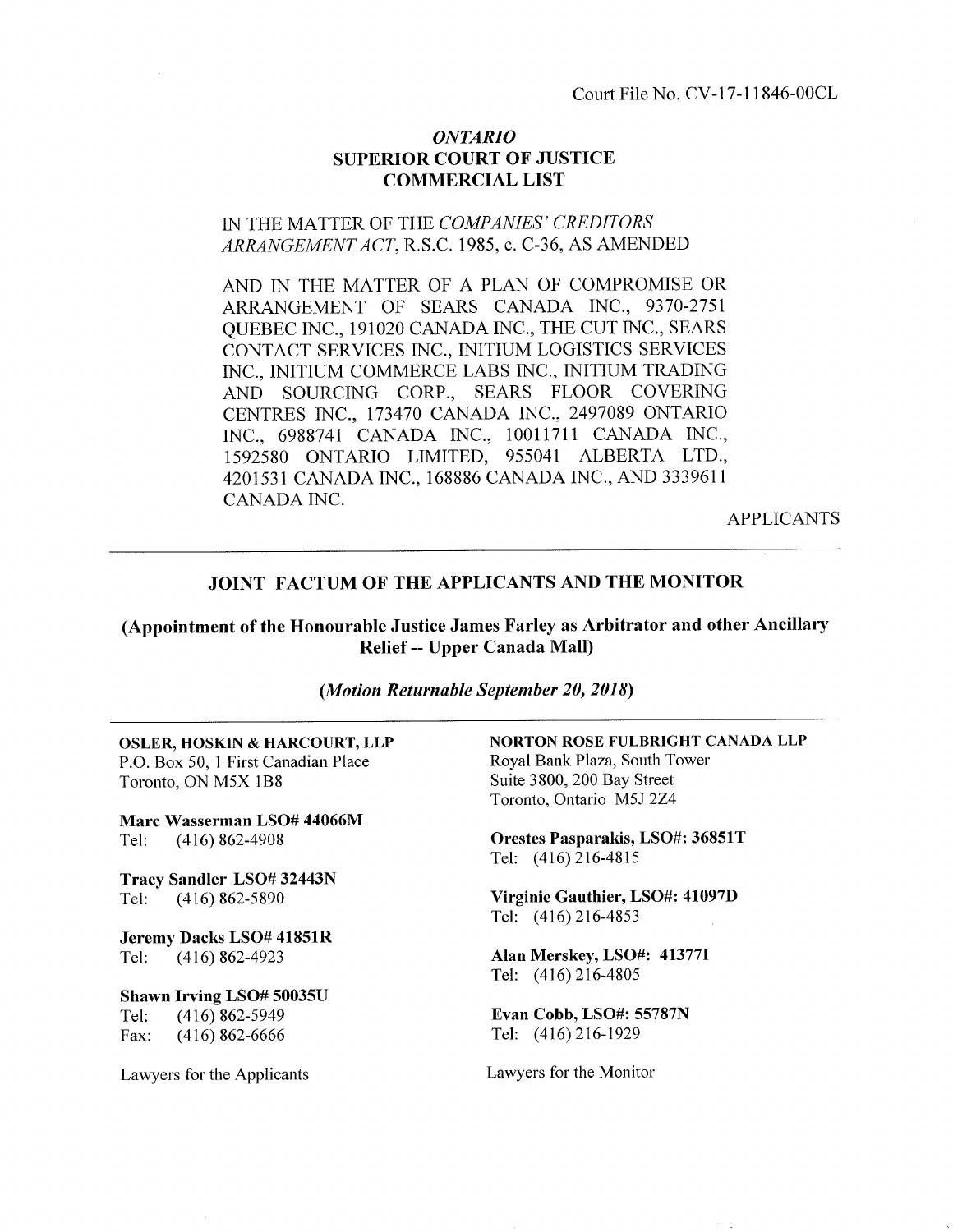Court File No. CY-17-11846-00CL

## ONTARIO SUPERIOR COURT OF JUSTICE COMMERCIAL LIST

IN THE MATTER OF THE COMPANIES' CREDITORS ARRANGEMENT ACT, R.S.C. 1985, c. C-36, AS AMENDED

AND IN THE MATTER OF A PLAN OF COMPROMISE OR ARRANGEMENT OF SEARS CANADA INC., 9370-2751 QUEBEC INC., 191020 CANADA INC., THE CUT INC., SEARS CONTACT SERVICES INC., INITIUM LOGISTICS SERVICES INC., INITIUM COMMERCE LABS INC., INITIUM TRADING AND SOURCING CORP., SEARS FLOOR COVERING CENTRES INC., 173470 CANADA fNC., 2497089 ONTARIO INC., 6988741 CANADA INC., 1OO1I7I1 CANADA INC., 1592580 ONTARIO LIMITED,95504I ALBERTA LTD., 4201531 CANADA INC., 168886 CANADA INC., AND 3339611 CANADA INC.

APPLICANTS

#### JOINT FACTUM OF THE APPLICANTS AND THE MONITOR

(Appointment of the Honourable Justice James Farley as Arbitrator and other Ancillary Relief -- Upper Canada Mall) (Motion Returnable September 20, 2018)

## PART I – NATURE OF THE MOTION

<sup>1</sup>. This joint factum is filed in support of a cross-motion brought by Sears Canada Inc.

("Sears Canada") and the other applicants listed above (the "Applicants") and FTI Consulting

Canada Inc. (the "Monitor") seeking the appointment of the Honourable Justice James Farley as

arbitrator to determine the current value (the "Current Value") of the Sears Canada property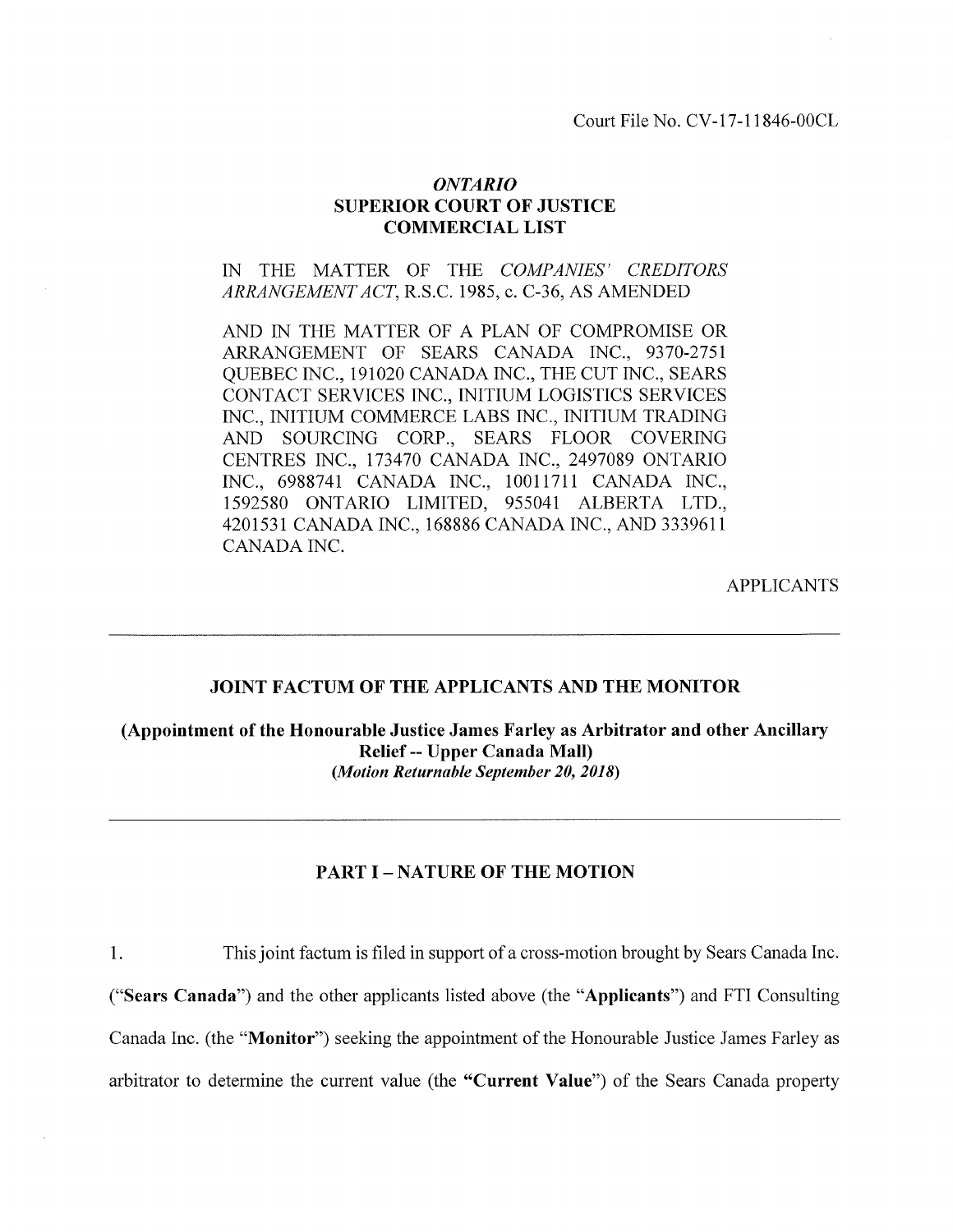located at the Upper Canada Mall, Newmarket, Ontario (the "Newmarket Property") pursuant to the terms of an Option Agreement (the "Option Agreement") between Sears Canada and Oxford Properties Group ("Oxford") and concurrently, as Claims Officer, to determine Oxford's \$7 million set-off Claim against the same Newmarket Property. This factum is also filed in response to the motion brought by Oxford seeking the appointment of Mr. John Keefe to determine Current Value under the Option Agreement.

2. For the reasons set out below, the efficient and fair resolution of all issues related to the sale of the Newmarket Property requires that Current Value be determined at the same time as Oxford's disputed claim (the "Claim") against the Applicants under the CCAA claims process along with related set-off rights (if any).

3. Case law supports the jurisdiction of the CCAA Court to order that arbitration related to issues arising in a CCAA proceeding be carried out under the umbrella of the CCAA. In this case, the Option Agreement confers jurisdiction on a court to appoint the arbitrator where the parties cannot agree. This Court therefore has the authority to appoint Justice Farley as arbitrator. This Court also has the discretion to order that Justice Farley concurrently determine the validity and quantum of the Claim asserted by Oxford and any set-off rights on the basis that it furthers the objectives of this CCAA proceeding and is otherwise appropriate.

4. Having the same experienced insolvency adjudicator resolve all the issues in a coordinated fashion under the CCAA umbrella will assist in achieving a prompt, global resolution of all the issues between the parties in relation to the Newmarket Property, avoiding duplication, potential inconsistent results and unnecessary expense. This is particularly important in light of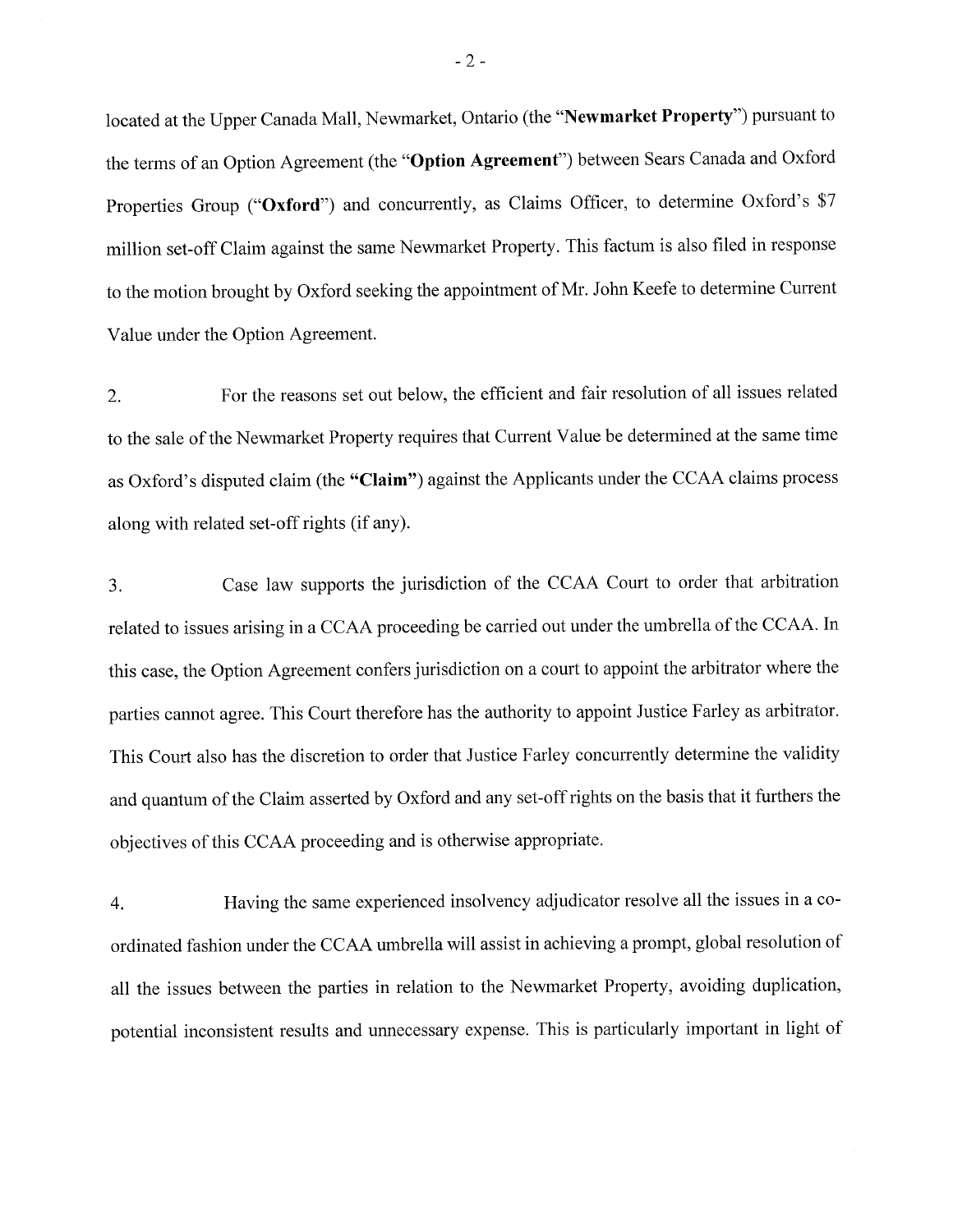the ongoing carrying costs to the Applicants of the Newmarket Property, as well as the need to preserve as much value as possible for the Applicants' stakeholders.

5. There can be no doubt that Justice Farley is eminently qualified to act as arbitrator for commercial disputes and that he is a highly experienced adjudicator of insolvency disputes. Oxford raises no credible objection to the credentials of Justice Farley or to his ability to fully and fairly resolve all outstanding issues between these parties in relation to the Newmarket Property. Nor does Oxford demonstrate any prejudice that would justify concluding that Current Value should be resolved outside the CCAA or by someone other than the Claims Officer who has already been appointed pursuant to an order of this Court to act as neutral arbiter of all claims disputes between creditors and the Applicants.

6. By contrast, Oxford's proposed arbitrator has no authority to determine Oxford's Claim or whether set-off is available under the CCAA in these circumstances, nor does Oxford suggest that he does. Both the Claim and any set-off rights need to be resolved in order to conclude the sale transaction for the Newmarket Property and to be in a position to seek this Court's approval under s. 36 of the CCAA. Appointing Oxford's proposed arbitrator is inefficient and can only lead to additional delay and expense.

7. If this Court concludes that Justice Farley should not be appointed to resolve all issues in relation to the Newmarket Property, the Applicants and the Monitor request in the alternative that this Court direct either that Justice Hainey or another available Commercial List judge be appointed to resolve all the issues relating to the Newmarket Property on a global, coordinated basis.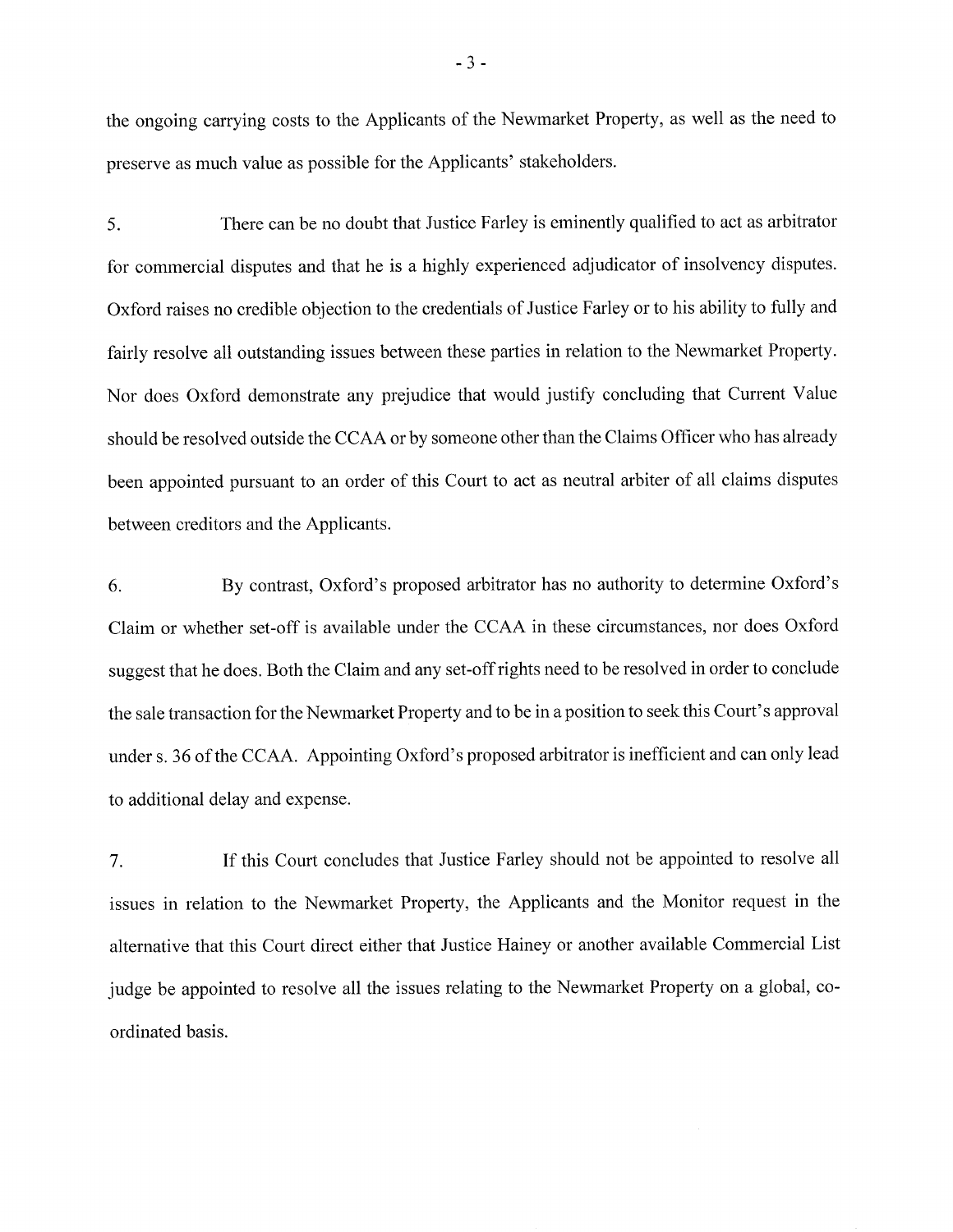#### PART II - FACTS

8. The facts with respect to this motion are more fully set out in the Affidavit of Phil Mohtadi<sup>1</sup> and in the Twenty-third Report of the Monitor.<sup>2</sup>

## The Option to Purchase

g. Sears Canada formerly operated the Newmarket Property as a full-line department store. The Newmarket Property been vacant since early 2018.3

10. Sears Canada is party to an operating agreement dated July 25,1973 (as amended, the "Operating Agreement") with Oxford, the registered owner of Upper Canada Mall, in respect of the Newmarket Property. Among other things, the Operating Agreement provides Oxford with a right of first refusal ("ROFR") to purchase the Newmarket Property at the price and upon the terms and conditions contained in any offer received by Sears Canada that Sears Canada is willing to accept. The ROFR is to be exercised by written notice to Sears Canada (the "ROFR Notice"), within 15 days of receipt of notice of any offer.<sup>4</sup>

<sup>I</sup>1. Sears Canada is also party to the Option Agreement with Oxford. Pursuant to the Option Agreement, Oxford has an option to purchase the Newmarket Property if it is not operated as a department store by Sears Canada for a period of 91 consecutive days (the "Option"). Upon

Affidavit of Phil Mohtadi, affirmed September 10,2018 [Mohtadi Affidavit], Motion Record of the Applicants ("Applicants' Motion Record) at Tab 2. Capitalized terms not defined herein have the meaning ascribed to them in the Mohtadi Affidavit.

See Twenty-Third Report, of the Monitor, dated September 10, 2018, paras.13-25 [Monitor's Report]. 2

Mohtadi Affidavit at para. 5, Applicants' Motion Record at Tab 2. 3

Mohtadi Affidavit at para. 6 and Exhibit A, Applicants' Motion Record at Tab 2. 4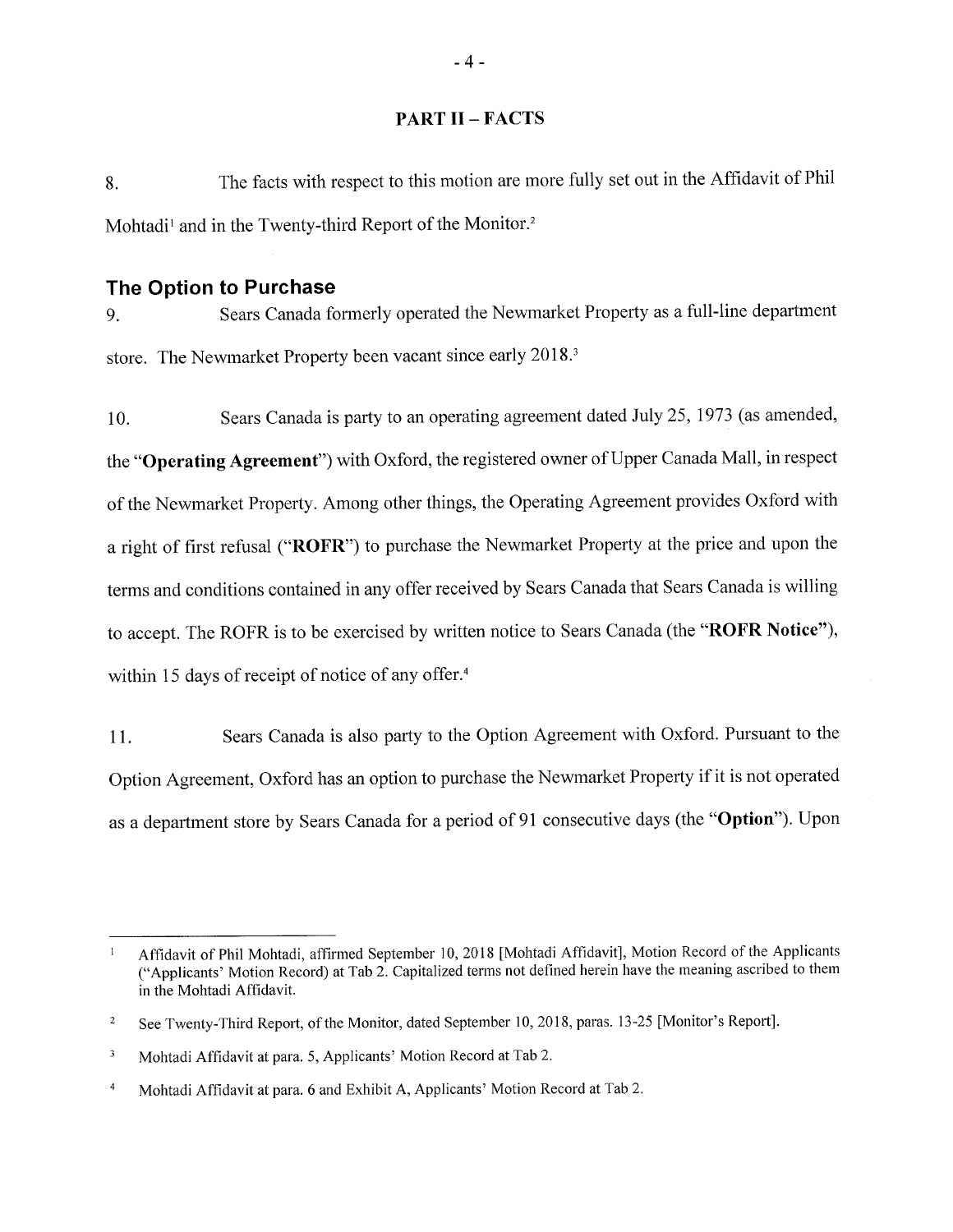the exercise of the Option, the purchase price is to be calculated in accordance with Sections <sup>1</sup><sup>1</sup> and 12 of the Option Agreement.5

12. On June 13, 2018, as a result of the Court-approved sales process in these CCAA proceedings, Sears Canada entered into an agreement of purchase and sale with1979353 Ontario Inc. (an affiliate of Liberty Developments) (the "Liberty APS") for the sale of the Newmarket Property. The Liberty APS was expressly made subject to the ROFR and the Option.<sup>6</sup>

13. On June 14,2018, Sears Canada provided Oxford with the ROFR Notice. After bringing and withdrawing a motion to declare that the Liberty APS did not constitute a "bona fide" offer for the purpose of the ROFR, Oxford elected not to exercise the ROFR.7 Instead, on June 29, 2018, after several court appearances, Oxford provided notice to Sears Canada and the Monitor by letter of its exercise of the Option (the "Option Notice").<sup>8</sup>

### Requirement to Determine Current Value

14. The Option Agreement provides that, at the closing of the sale of the Newmarket Property, the purchase price is to be equal to the Current Value, subject to the usual adjustments and less the amount of any other liens, financial encumbrances and work orders that have not been removed on the closing. All amounts due by Sears Canada to Oxford or by Oxford to Sears Canada

Mohtadi Affidavit at para. 7 and Exhibit B, Applicants' Motion Record at Tab 2. 5

<sup>6</sup> Mohtadi Affidavit at para. 8, Applicants' Motion Record at Tab 2.

 $\boldsymbol{7}$ Mohtadi Affidavit at paras. 9-13, Applicants' Motion Record at Tab 2.

 $\bf 8$ Mohtadi Affidavit at para. 13 and Exhibit C, Applicants' Motion Record at Tab 2.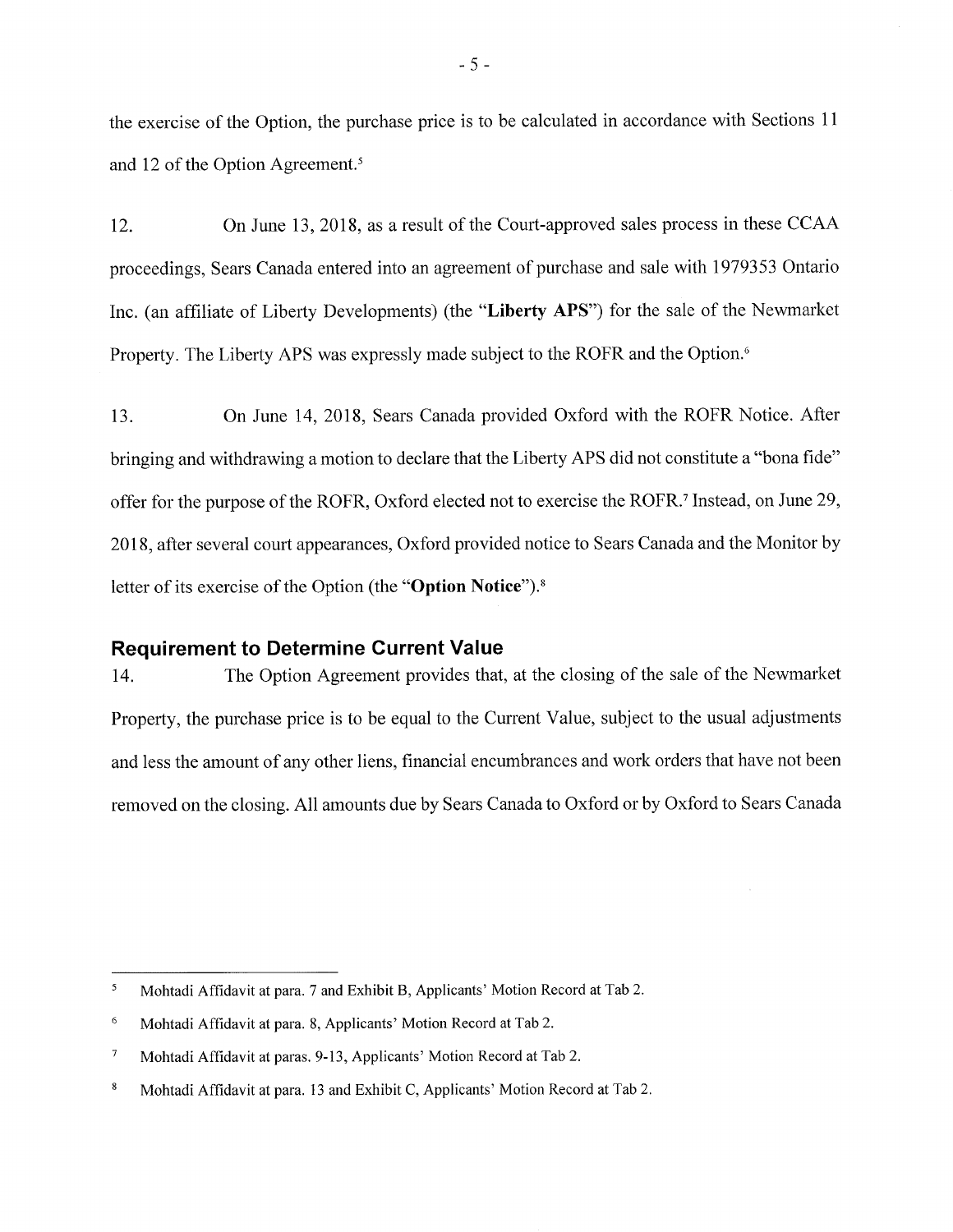in respect of the Upper Canada Mall and the Newmarket Property are to be settled and set-off or paid in full.'

15. The process by which the parties are to attempt to reach agreement on Current Value is set out in Section 12 of the Option Agreement. In short, if agreement cannot be reached within 7 days of the delivery of the Option Notice, each party may appoint an appraiser to determine Current Value. If the appraisals are within 5% of each other, Current Value will be the average of those appraisals. Otherwise, the Current Value is to be determined in accordance with the terms of the Option Agreement by a single arbitrator appointed by agreement of the parties or pursuant to court order.<sup>10</sup>

16. Following delivery of the Option Notice, the parties could not reach agreement on Current Value. The parties accordingly obtained appraisals. The appraisals were more than 5% apart, thus triggering the arbitration clause under the Option Agreement." Oxford brought its motion to appoint its own arbitrator on August 29,2018. The Applicants and the Monitor had earlier communicated to Oxford that their choice of arbitrator was the Honourable Justice Farley.'2

## Oxford's Proof of Glaim

<sup>17</sup>. By proof of claim dated March 2,2018 (the "Proof of Claim"), Oxford claimed in relation to the Newmarket Property: (a) \$1,821,178 in respect of alleged site work and repair costs pursuant to the Operating Agreement, approximately \$1.77 million of which relates to projected

 $\overline{9}$ Mohtadi Affidavit at para. 15, Applicants' Motion Record at Tab 2.

l0 Mohtadi Affidavit at para. 14, Applicants' Motion Record at Tab 2.

il Mohtadi Affidavit at para. 16, Applicants' Motion Record at Tab 2.

<sup>&</sup>lt;sup>12</sup> Mohtadi Affidavit at para. 18, Applicants' Motion Record at Tab 2.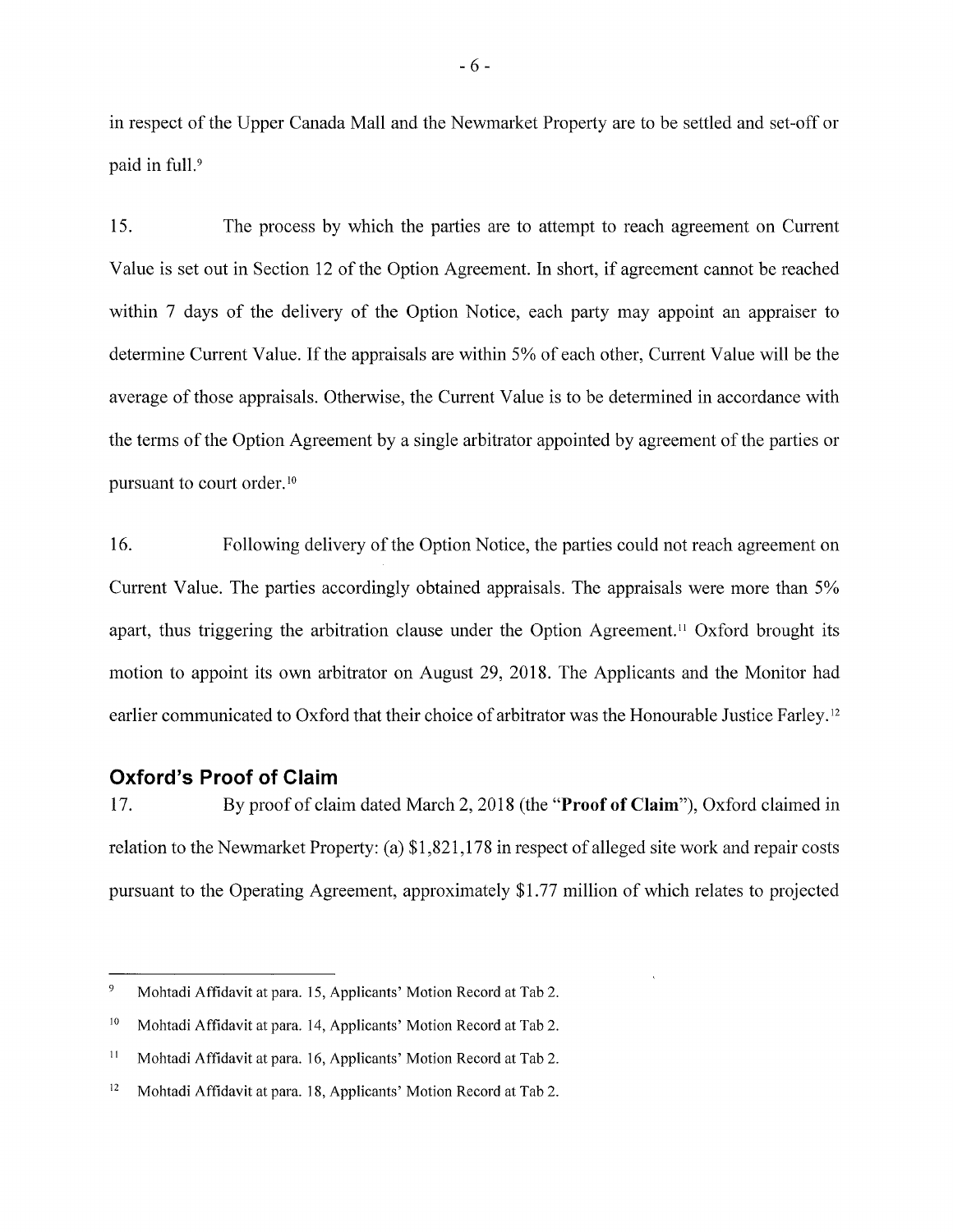parking lot repairs; and (b) \$5,596,026 in respect of the present value of alleged lost annual common area maintenance and promotion fund contributions under the Operating Agreement.

18. Oxford's Proof of Claim was rejected by the Monitor's Notice of Revision or Disallowance dated July 27, 2018 (the "NORD"). In response, Oxford submitted its Notice of Dispute in respect of claims in the amount of 57,397,241. The Notice of Dispute was made "expressly without prejudice to all rights of [Oxford] pursuant to (i) the provisions of the Option Agreement, including as it relates to the closing of the APA; and (ii) Section 21 of the CCAA".

#### PART III - ISSUES AND THE LAW

19. The issues on this cross-motion are as follows:

- (a) should this Court appoint Justice Farley to arbitrate Current Value, to be resolved concurrently with the validity and quantum of Oxford's Claim and any set-off rights that may be asserted in the context of these CCAA proceedings?
- (b) in the alternative, should this Court appoint a Commercial List judge to resolve all the issues between the parties related to the Newmarket Property on a co-ordinated basis?
- (c) is the amount of Oxford's proposed purchase price for the Newmarket Property, as set out in the Option Notice, subject to settlement privilege?

## Jurisdiction to Appoint Justice Farley

20. Section  $12(d)(ii)$  of the Option Agreement specifies that, where the parties do not agree on the arbitrator, he or she "shall be appointed by a judge of the Ontario Court (General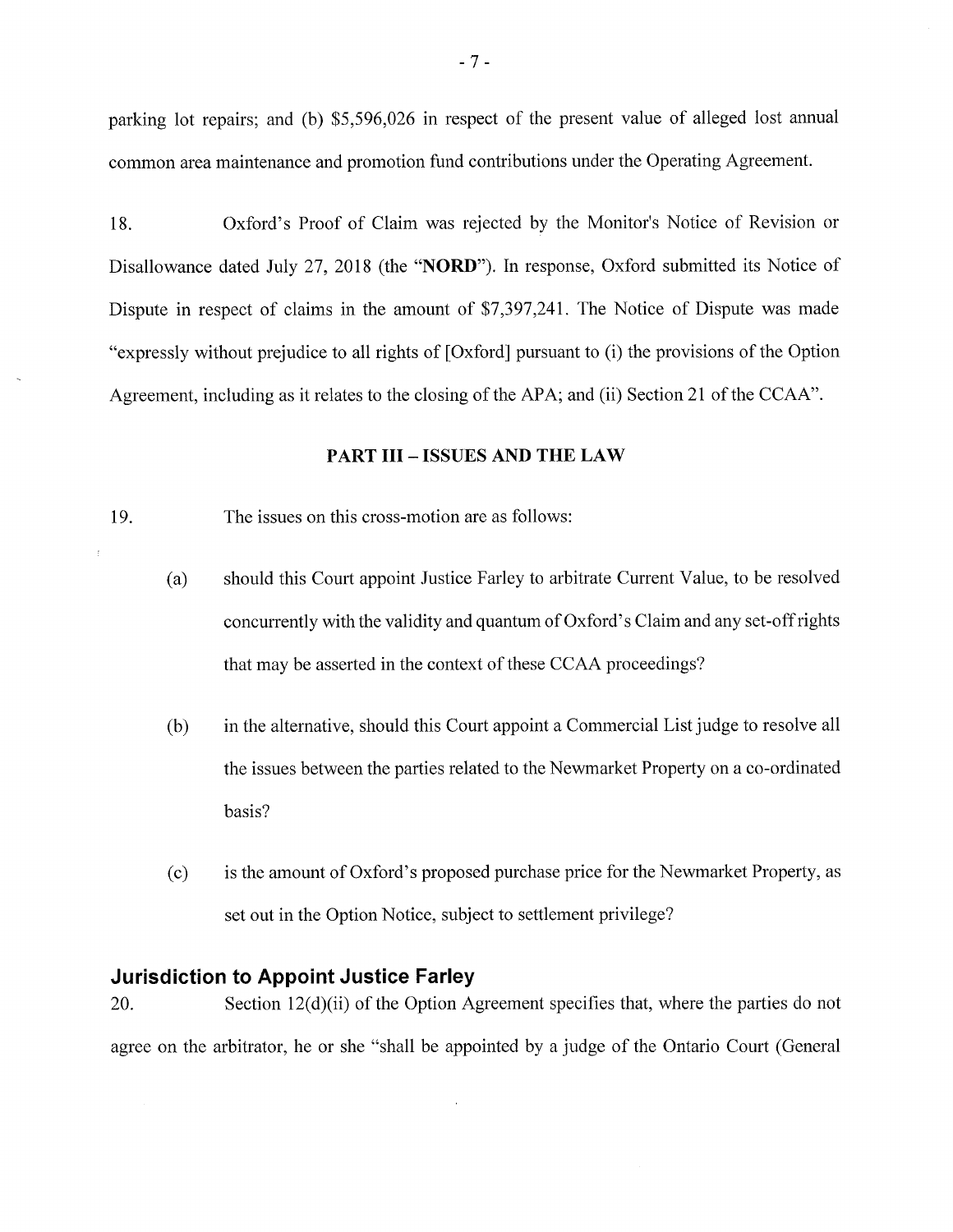Division)" (now the Ontario Superior Court of Justice, which includes the Commercial List). This Court therefore has the authority to appoint the arbitrator under the Option Agreement.

21. There are numerous examples of CCAA courts making orders designed to facilitate the resolution of disputes within CCAA proceeding where such disputes would otherwise be subject under contract or otherwise to arbitration. The Court's authority to make such orders is grounded in the Court's jurisdiction under s. 11 of the CCAA to make "make any order that it considers appropriate in the circumstances."<sup>13</sup>

22. These cases support the jurisdiction of the CCAA Court to make such orders where they further the objectives of the CCAA, including facilitating the efficient, cost-effective resolution of the dispute on a timely basis, in a manner that is co-ordinated with the CCAA proceeding.

23. Thus, for example, in *Smoky River Coal*, the Alberta Court of Appeal held that the CCAA stay precluded a dispute under a shareholders' agreement that would otherwise have been subject to arbitration from proceeding before an arbitrator. Instead, the Court held that a process for resolving the dispute under the CCAA should be established. Although arbitration can be an efficient procedure for resolving a dispute, the implications of requiring the debtor company to participate in an extra-CCAA proceeding were such that it was consistent with the CCAA objectives to make the requested order. $14$ 

l3 Companies' Creditors Arrangement Act, R.S.C. 1985, c. C-36, as amended, s. 11.

t4 Re Smoky River Coal Ltd., 1999 ABCA 179 at para. 33, Joint Book of Authorities of the Applicants and the Monitor ("BOA") at Tab 5.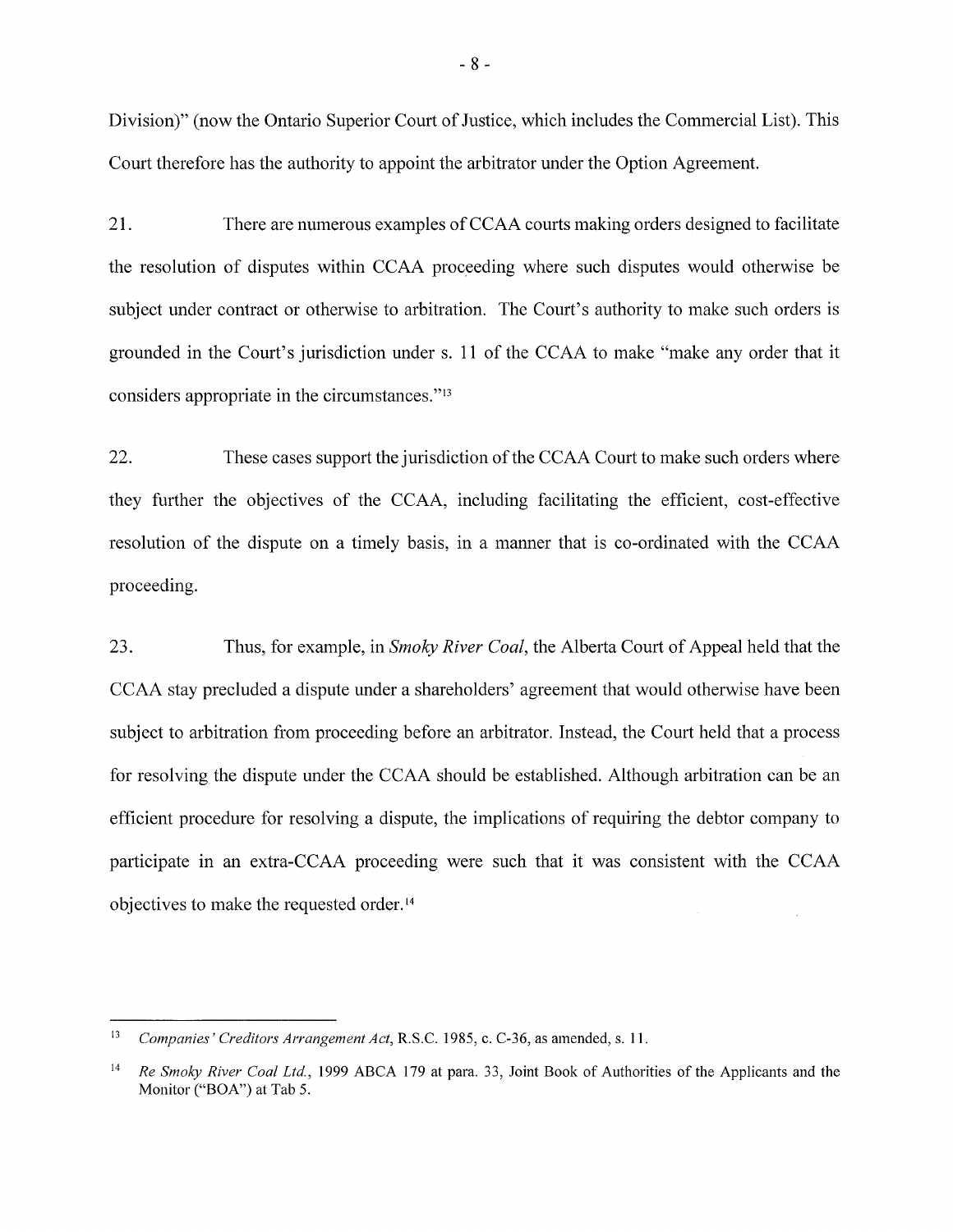24. Similarly, in Re Hayes Forest Services Ltd.,<sup>15</sup> an application was made to lift the stay of proceedings to allow a party to a logging contract to commence arbitration proceedings to determine whether it was reasonable to withhold its consent to the assignment of the logging contract. In refusing this relief, the CCAA Court held that the CCAA allowed the Court to substitute a decision in the CCAA proceedings for the arbitration process contemplated under the contract.i6 On the facts of that case, Burnyeat J. held that the determination of this issue would be less expeditious and more expensive under the arbitration provisions, as well as carrying the risk of further delay and cost.'7

25. In Bloom Lake,<sup>18</sup> the CCAA Court held that, in principle, all issues relating to a debtor's insolvency should be decided before a single court. This rule is based on the "public interest in the expeditious, efficient and economical clean-up of the aftermath of a financial collapse." This public interest favours a "single control" of insolvency proceedings by one court as opposed to their fragmentation among several courts.

26. Further, there is no legal impediment to conferring jurisdiction on a claims officer and/or providing for a process under the CCAA to adjudicate claims that would otherwise be subject to arbitration. To the contrary, CCAA Courts have previously granted claims procedure

<sup>&</sup>lt;sup>15</sup> 2009 BCSC 1169 [Hayes], BOA at Tab 4.

<sup>&</sup>lt;sup>16</sup> Hayes, above note 15 at para. 25, BOA at Tab 4.

 $t7$  Hayes, above note 15 at para. 30, BOA at Tab 4.

<sup>&</sup>lt;sup>18</sup> 2017 QCCS 284 at paras 29-33, BOA at Tab 2; See also Re Essar Steel Algoma Inc., 2016 ONSC 595 at paras 9 and30-33, BOA at Tab 3.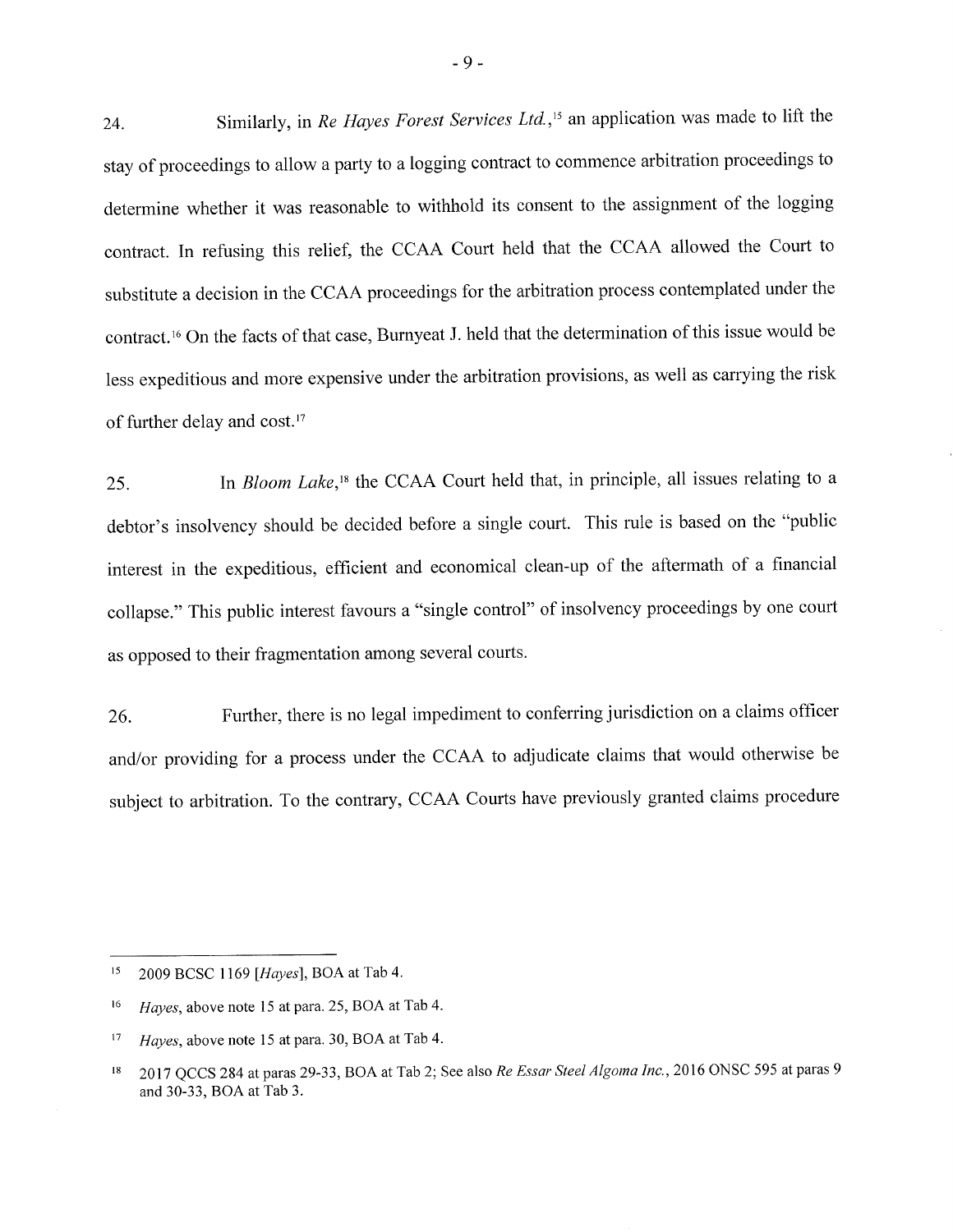orders appointing claims officers to act as labour arbitrators under a grievance arbitration process and providing for the resolution of such claims under the umbrella of the CCAA.<sup>19</sup>

27. In the present case, there is nothing in the Claims Procedure Order that would preclude a claims officer such as Justice Farley from acting as an arbitrator of a commercial dispute that is relevant to the recovery of the debtor's estate under the CCAA, at the same time that he determines the creditor's claim against the debtor's estate and the availability of any resulting setoff rights.

# Discretion to Appoint Justice Farley

# i. The Outstanding lssues are lnextricably Linked

28. In order for any transaction to be completed in respect of the Option, the following issues must be determined: (i) the Current Value of the Newmarket Property; (ii) whether there are any valid and enforceable rights of set-off in the context of these CCAA proceedings; and (iii) if valid, the quantum of such set-offs. Subsequently, the entire transaction must be brought to the CCAA Court for approval pursuant to section 36 of the CCAA.<sup>20</sup>

29. The Option Agreement provides that at closing "a11 amounts due by Sears to [Oxford] or by [Oxford] to Sears in respect of the [Newmarket Property] shall be settled and setoff or paid in fuIl". The Option Agreement further provides that Oxford "shall assume, from and

See e.g., Re AbitibiBowater Inc., Claims Procedure Order, dated January 18, 2010 (Court File No. 500-11-036-133-094) (Superior Court of Quebec) at paras. 1 8-20, BOA at Tab 7. l9

Mohtadi Affidavit at para. 20, Applicants' Motion Record at Tab 2. 20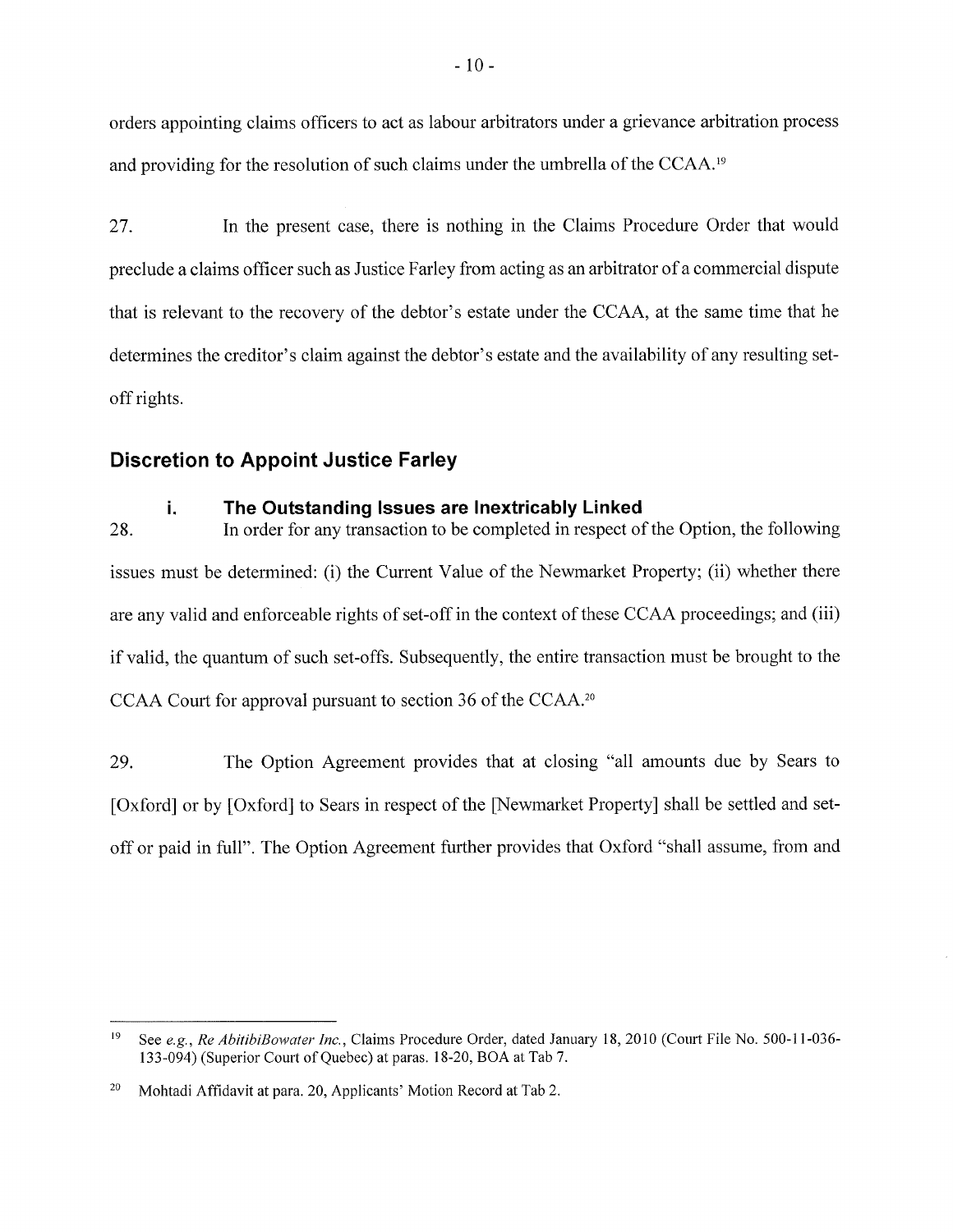after the Closing, all liabilities and obligations of Sears in connection with the fNewmarket Property] being acquired".<sup>21</sup>

30. The determination of the Current Value and the disputes in relation to the Claim, together with any related set-off, are therefore inextricably linked and should be resolved by the same adjudicator in one coordinated proceeding. The resolution of these issues is a pre-condition for the Applicants to be in a position to seek this court's approval of the sale transaction and to close the transaction for the benefit of all stakeholders.

31. For the sake of efficiency and consistency, these issues should not be determined in a piecemeal fashion. Separate proceedings to determine these interrelated issues would result in additional cost and delay.<sup>22</sup> Delay has already occurred, to the detriment of the Applicants' stakeholders. It has already been over three months since Sears Canada signed the Liberty APS and provided the ROFR Notice and over two and a half months since Oxford provided the Option Notice.<sup>23</sup>

32. The costs of further delay and inefficiency include not only the expense of preparing for and litigating two separate proceedings, with the attendant risks of inconsistent results, but also the carrying costs of the Newmarket Property while the issues are resolved. In addition to costs associated with litigation, Sears Canada incurs monthly carrying costs of approximately \$107,000, incurred on the first day of each month.<sup>24</sup>

 $24$  *lbid.* 

<sup>&</sup>lt;sup>21</sup> Monitor's Report, above note 2 at para. 31.

<sup>&</sup>lt;sup>22</sup> Monitor's Report, above note 2 at para. 33.

<sup>&</sup>lt;sup>23</sup> Mohtadi Affidavit at para. 25, Applicants' Motion Record at Tab 2.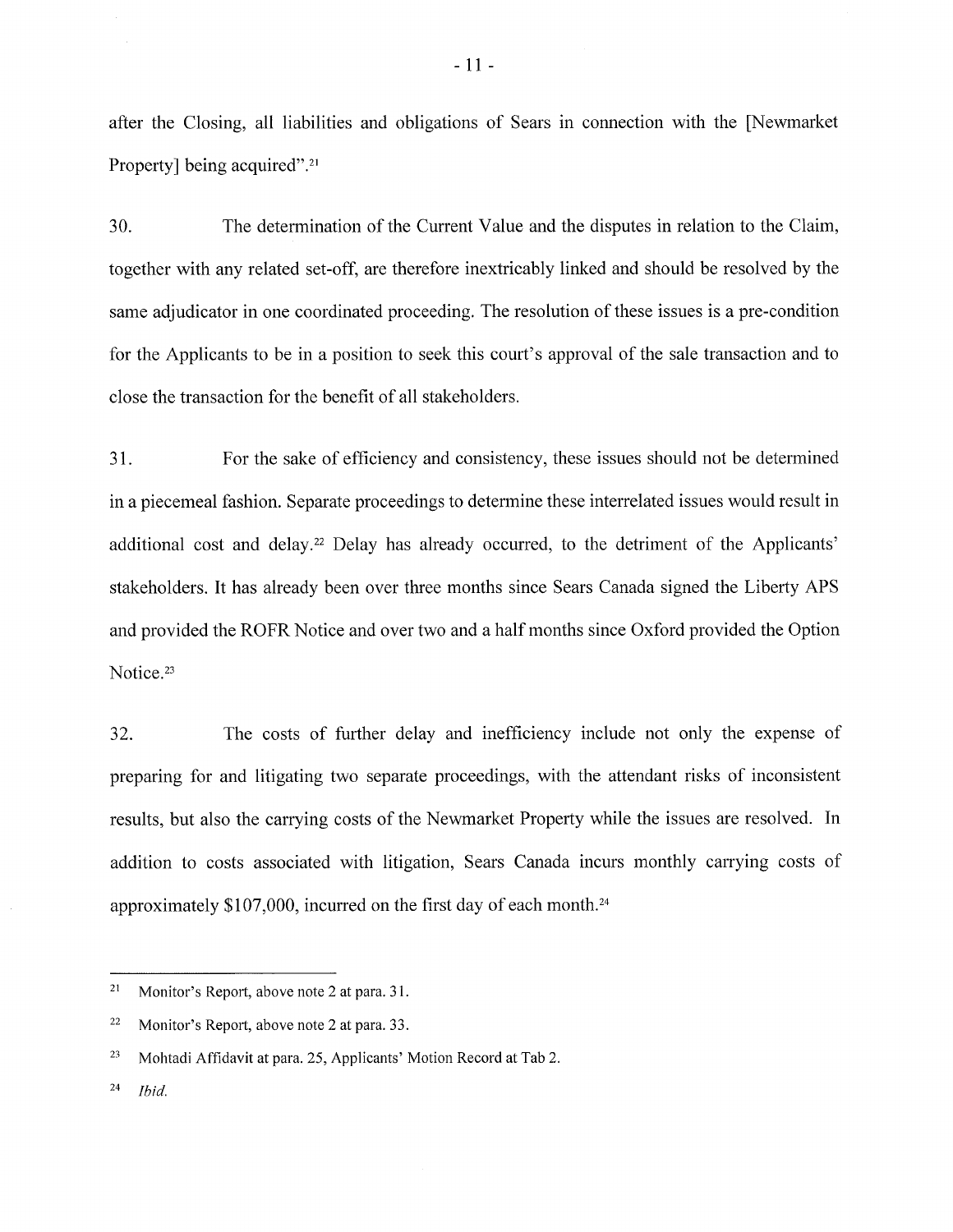33. Such delay and inefficiencies, as well as the related expense, materially prejudice the creditors of Sears Canada. The Monitor specifically notes in its Twenty-third Report that because the disputes are "inextricably linked" they should be determined concurrently.2s

## ii. Justice Farley Should Decide the lssues

34. Justice Farley has both the commercial and the insolvency experience necessary to fairly and efficiently resolve all outstanding issues between the parties regarding the Newmarket Property.

35. Justice Farley is a former judge of the Superior Court of Justice, and spent many years sitting on the Commercial List as a CCAA Judge. He is one of two former judges appointed by this Court as a Claims Officer in these CCAA Proceedings.<sup>26</sup> Indeed, the Monitor believes that Justice Farley is *uniquely situated* to determine the interconnected issues in relation to the Newmarket Property.2T

36. Justice Farley, in his capacity as Claims Officer, has been appointed pursuant to the Claims Procedure Order to act as neutral arbiter in claims disputes between creditors and the Applicants. There can be no realistic grounds for asserting conflict of interest or bias in favour of the Applicants. Oxford has put forward no credible evidence on which to conclude that Justice Farley is not qualified or suited to resolve the Current Value, the Claim and the applicability of set-off (if any) in the same proceeding.

<sup>&</sup>lt;sup>25</sup> Monitor's Report, above note 2 at para. 31.

<sup>&</sup>lt;sup>26</sup> Mohtadi Affidavit at para. 22, Applicants' Motion Record at Tab 2.

<sup>&</sup>lt;sup>27</sup> Monitor's Report, above note 2 at para.  $35$ .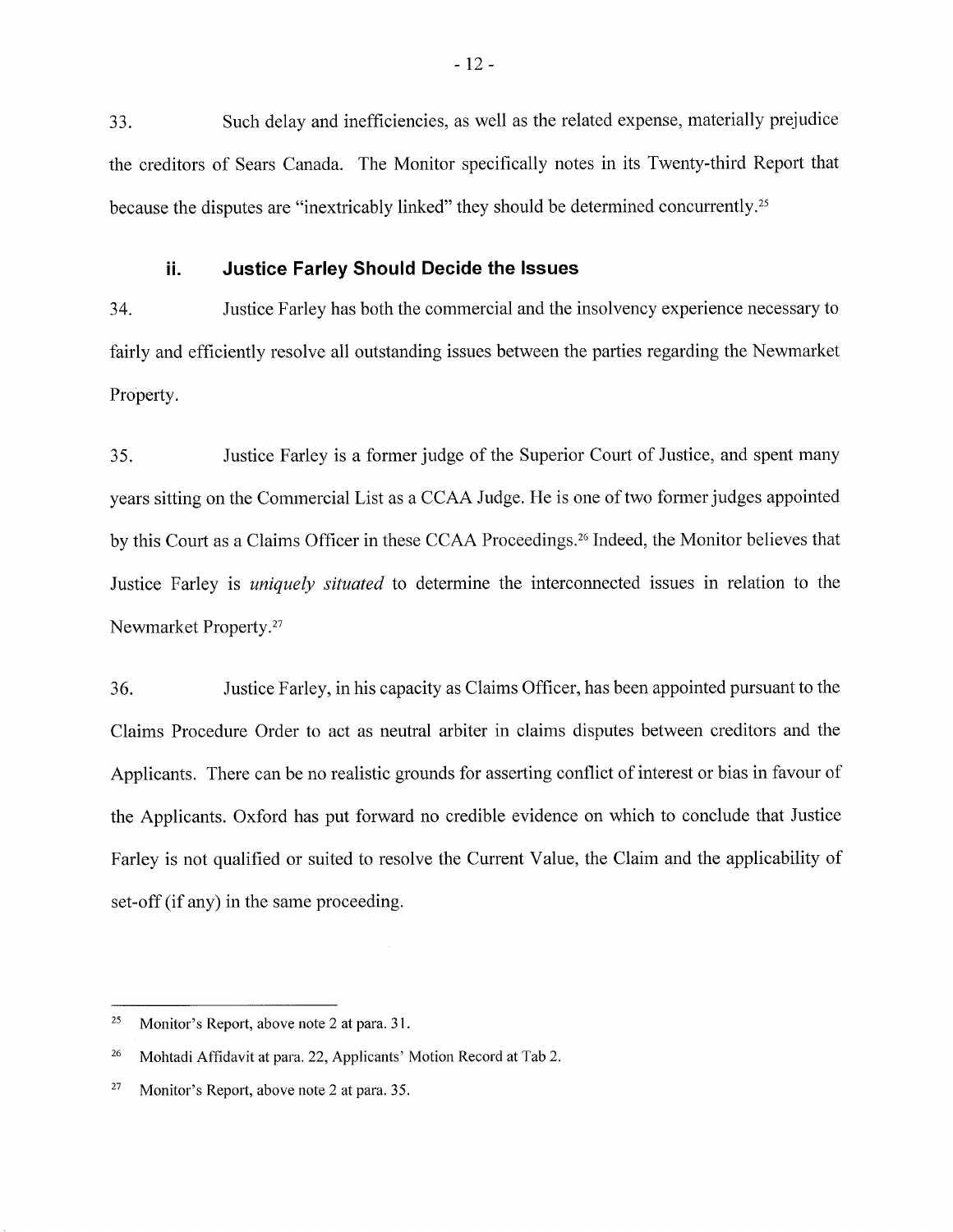37. Oxford's proposed arbitrator, on the other hand, does not have jurisdiction to resolve issues that have been conferred on the claims officers under the Claims Procedure Order. Oxford's motion expressly supports two separate proceedings, regardless of expense or inefficiency. Oxford states in support of its motion that Oxford's proposed arbitrator is not "encumbered" by any prior involvement in this CCAA proceeding and that the arbitrator will have jurisdiction to consider the single issue of Current Value.<sup>28</sup> Given that the issues under the CCAA must be resolved, this lack of prior involvement in the CCAA proceeding is a disadvantage, not an advantage.

38. Having two separate "dual-track" proceedings – one inside the CCAA to resolve the Claim and the set-off and one outside the CCAA to resolve the arbitration – would be duplicative and wasteful. Oxford presents no evidence or objective justification for taking this approach and its motion should therefore be denied.

39. In the circumstances, the appointment of Justice Farley as arbitrator will ensure that the interests of Sears Canada's stakeholders in an expedited and value maximizing resolution are appropriately prioritized, while simultaneously respecting the material substantive rights of Oxford under the Option Agreement.<sup>29</sup>

Oxford Notice of Motion, dated August 29,2018, Motion Record of the Respondent Oxford Properties Group at Tab l, para. 10. 2A

<sup>&</sup>lt;sup>29</sup> Monitor's Report, above note 2 at para. 34.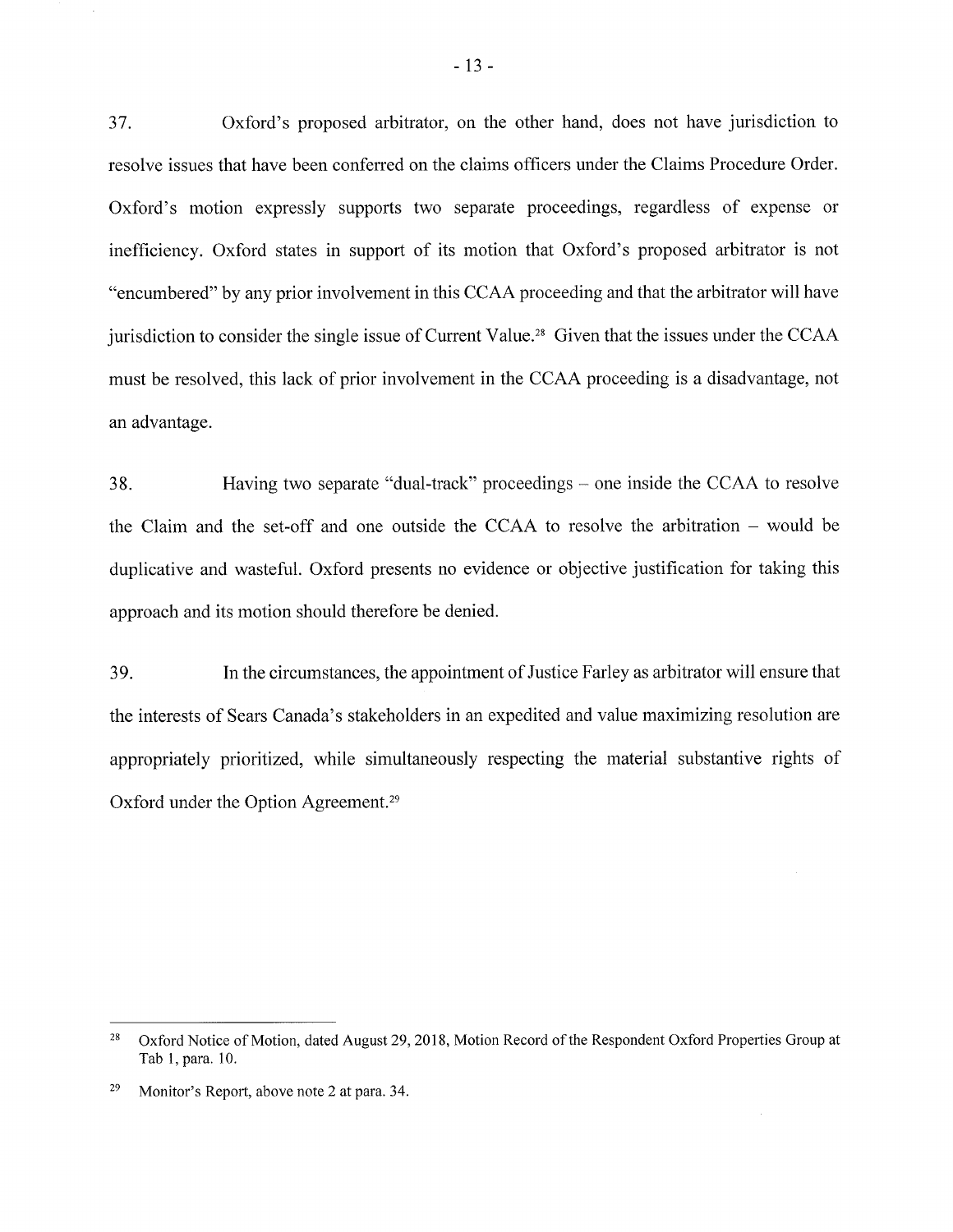# The Option Notice is Not Protected by Settlement Privilege

40. Oxford has taken the position on this motion that the amount of Oxford's proposed purchase price for the Newmarket Property, as disclosed by Oxford in the Option Notice, is subject to settlement privilege and is therefore not subject to disclosure on this motion.3o

41. Settlement privilege protects communications from disclosure where the communication was made in confidence (or "without prejudice") with a view to achieving a settlement.<sup>31</sup>

42. The designation "without prejudice" is not essential for settlement privilege to arise. However, it is nonetheless indicative that the Option Notice contains no such designation, despite having been drafted by experienced counsel. This is in contrast to the express "without prejudice" offer made by Oxford's counsel on August 24,2018.32

43. In any event, for settlement privilege to apply, it is necessary to demonstrate that the communication was intended to be confidential and was provided for the purpose of settling an existing dispute.<sup>33</sup> By providing the Option Notice, Oxford was simply exercising a contractual right under the Option Agreement. At that time, there was no existing dispute to settle. Sears Canada had the contractual right under the Option Agreement to accept the value at which Oxford proposed to acquire the Newmarket Property. In such event, no dispute would ever arise.

At the request of the Court, the Option Notice has been redacted from the Mohtadi Affidavit, pending the hearing of this motion. 30

See Bombardier Inc. v. Union Carbide Canada Inc., 2014 SCC 35 at para. 31, BOA at Tab 1. 3l

Mohtadi Affidavit at para. 17, Applicants' Motion Record at Tab 2. 32

Yeung v. Chan, 2017 ONSC 3138 at para. 36, BOA at Tab 6. 33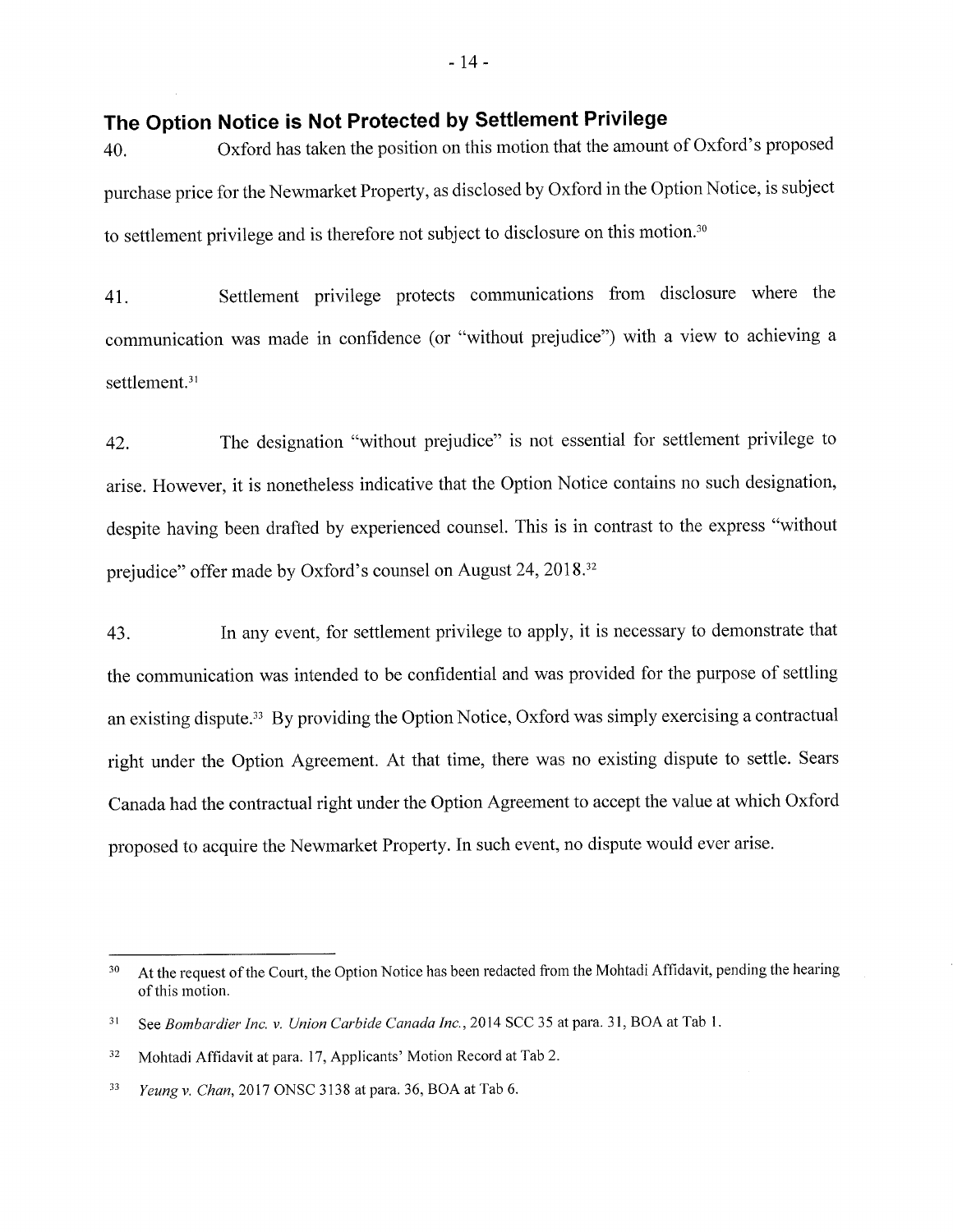44. The Option Agreement provides its own mechanism for the parties to agree on Current Value. If the parties fail to agree, and the appraisals are within 5% of each other, the Current Value is the average of the two appraisals. Again, no dispute would ever arise.

45. The Option Notice contains relevant information that is a valuable "data point" for both this motion, and eventually for the purpose of determining Current Value.

46. In respect of the determination of Current Value, this data point arises from the court-ordered sale process, which led to the Liberty APS and Oxford's decision regarding the ROFR. It demonstrates Oxford's own view of Current Value and its relationship to the values produced as a result of the SISP. It is important that whoever is appointed arbitrator have extensive expertise in supervising court-ordered sale processes under the CCAA in order to appreciate this nuance.

47. In respect of its relevance for this motion, the redacted purchase price in the Option Notice helps to demonstrate the fundamental interrelationship between the determination of Current Value under the Option and the CCAA, including the SISP and the Liberty APS. Fundamentally, it is the position of Sears Canada and the Monitor that this interrelationship between the Option, Current Value, and the CCAA are the primary reason for the need to have these issues determined concurrently, and, accordingly for the relief sought on the cross-motion. Oxford, in opposing this relief, proposes that these matters are sufficiently distinct such that Current Value can be determined independently.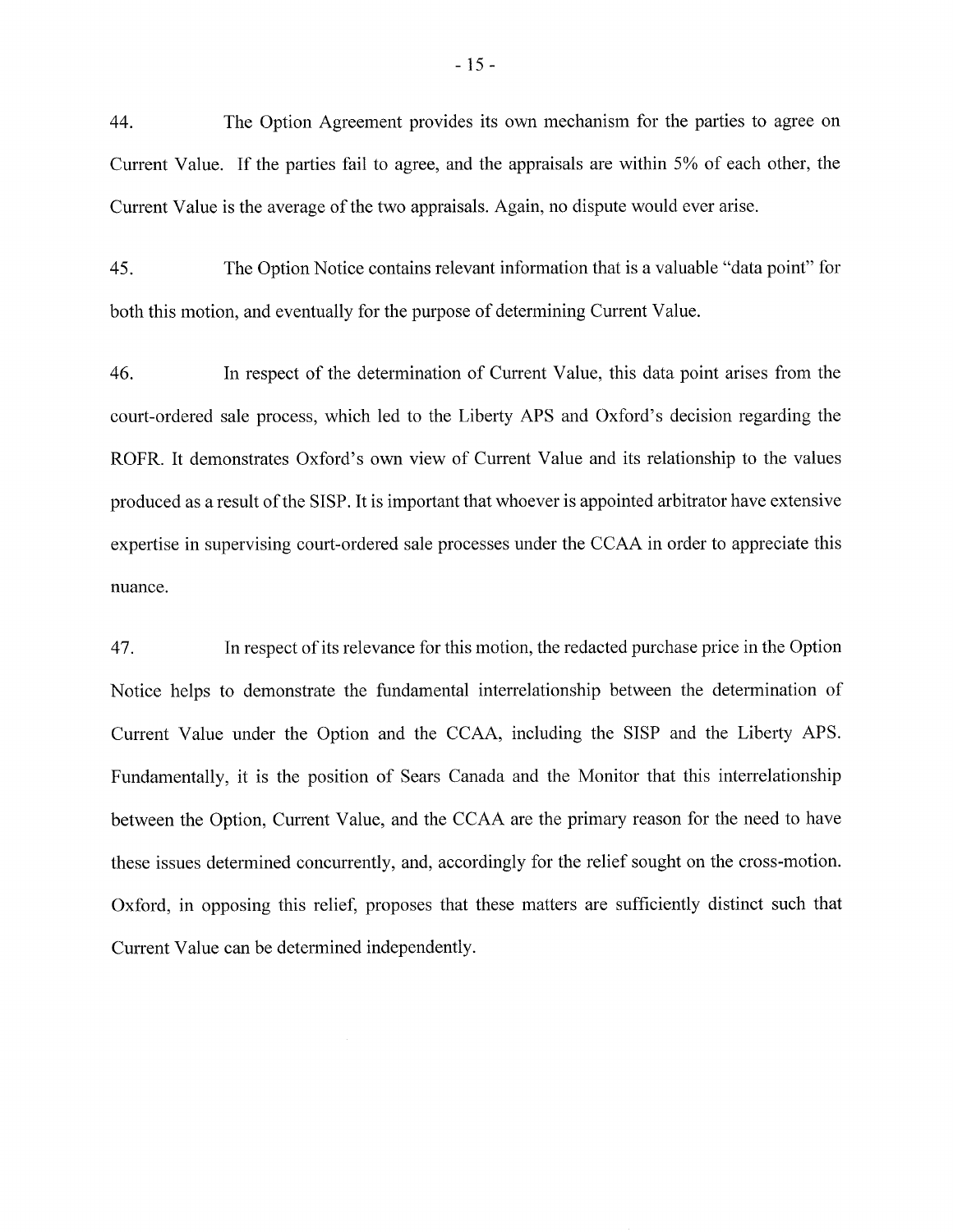## PART IV - NATURE OF THE ORDER SOUGHT

48. For all of the reasons above, the Applicants and the Monitor submit that this Honourable Court should grant the relief sought by the Applicants and the Monitor in this crossmotion.

# ALL OF WHICH IS RESPECTFULLY SUBMITTED:

Osler, Hoskin & Harcourt KLP Morton Rose Fulbright

 $\bar{z}$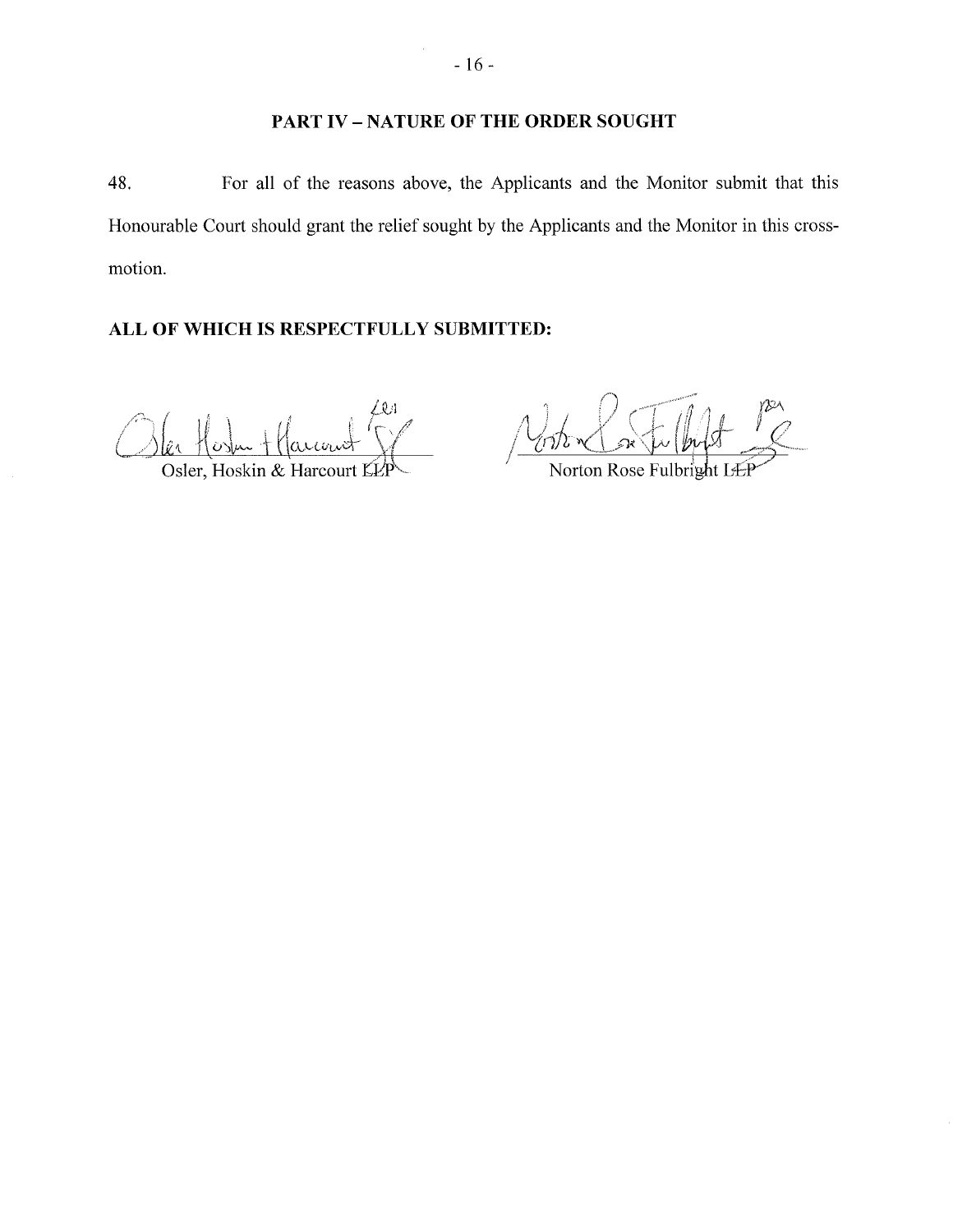## Schedule "A"

## **LIST OF AUTHORITIES**

- 1. Bombardier Inc. v. Union Carbide Canada Inc.,20l4 SCC 35
- <sup>2.</sup> Re Bloom Lake General Partners Ltd.,20l7 QCCS 284.
- 3. Re Essar Steel Algoma Inc., 2016 ONSC 595.
- 4. Re Hayes Forest Services Ltd.,2009 BCSC 1169.
- 5. Re Smoky River Coal Ltd., 1999 ABCA 179.
- 6. Yeung v. Chan, 2017 ONSC 3138.

i,

 $\mathcal{A}^{\mathcal{A}}$ 

## SUPPLEMENTARY MATERIALS

Re AbitibiBowater Inc.,CLaims Procedure Order, dated January 18,2010 (Court File No. 500-11-036-133-094) (Superior Court of Quebec). 7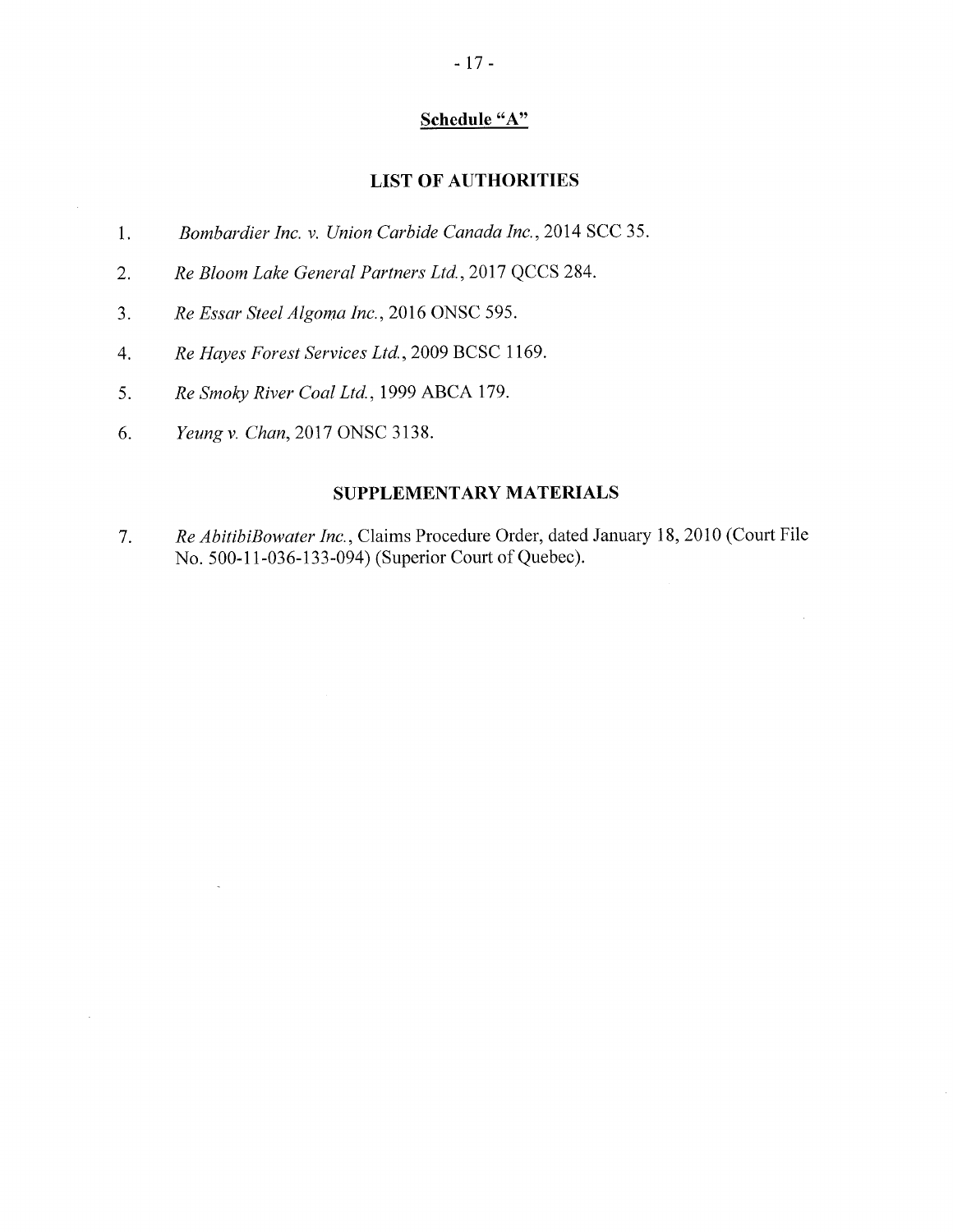## Schedule "B"

## COMPANIES' CREDITORS ARRANGEMENT ACT

R.S.C. 1985, c. C-36, as amended

## General power of court

11. Despite anything in the Bankruptcy and Insolvency Act or the Winding-up and Restructuring Act, if an application is made under this Act in respect of a debtor company, the court, on the application of any person interested in the matter, may, subject to the restrictions set out in this Act, on notice to any other person or without notice as it may see fit, make any order that it considers appropriate in the circumstances.